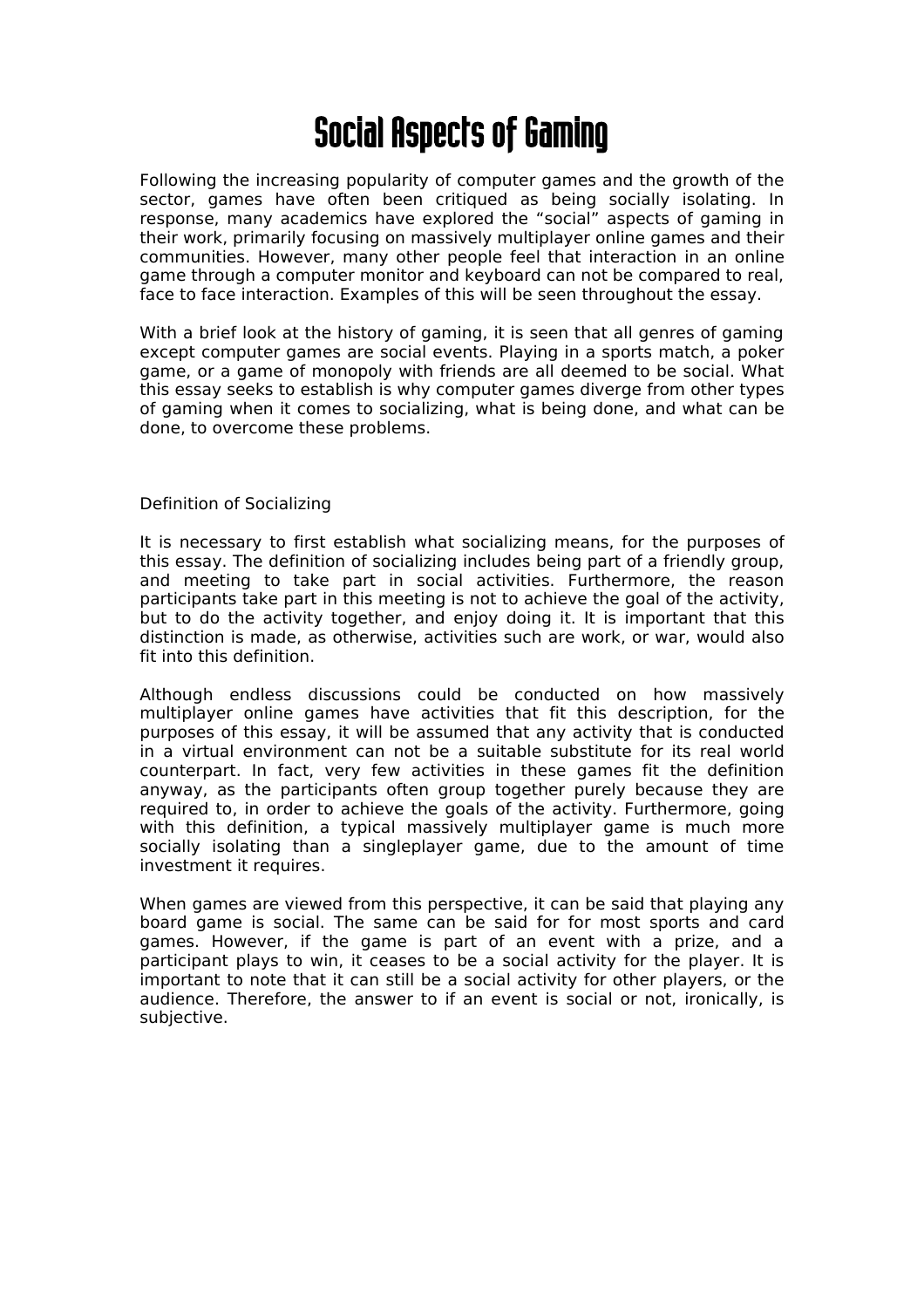#### Where Computer Games Differ

In the early days of computer games, many games were made for two or more players on the same machine. It could be said that these formed the bridge between social gaming and solitary gaming. Over the short history of gaming, games have evolved from multiplayer single machine games into singleplayer single machine games, which have then evolved into multiplayer multi machine games. During this process, as the internet became the main method of hosting multiplayer matches, the essence of what makes gaming social was lost: meeting with friends to play and laugh together.

The first gaming computers and consoles had support for multiple controllers. Many games had support for simultaneous play. Although exact numbers are hard to obtain, for instance, approximately 50% of Amiga games were made for more than one player. This made them more similar to board games as people would come together to play, and the activity they engaged in did not feel like something completely different or alienating. Some of these games were particularly attractive to hardcore gamers playing board games with complex rule systems, since they wouldn't need to worry about rules themselves anymore, and the computer would be able to do all the calculations for them in the blink of an eye.

However, as years passed, especially when the main gaming computer became the PC, games started moving away from the old style, and became more of a solitary act. Silently staring at the monitor. Something one can do at work when the boss isn't looking. Another reason was the lack of hardware support, as PC joysticks were a rare commodity, and PC keyboards could not detect more than a few keys being pressed at the same time. The PC game industry have taken off from a few popular titles of this solitary gaming era, and expanded on the ideas, leading to many many clones of these old games, with fancier graphics.

Eventually, multiplayer support became popular in games again, but this time, not on the same computer but through networks or the internet. Hoping to attract PC gamers, most games made for new generation consoles have followed a similar path, making singleplayer games although they had the hardware to allow 4 players to play at the same time. They imitated the genres popular on the PC, making minimal use of the multiplayer potential offered by the console hardware.

Unfortunately, this series of events led to computer gaming becoming a solitary activity, with minimal need to communicate to the outside world to play the game. Early on, people would talk to each other about cheats and secrets, and share their experiences. However, as the internet started to become widely used, this form of socialization also diminished, as this information became readily accessible from websites such as gamefaqs.com. Games have also become more simplistic, to appeal to a broader audience. This in turn meant players did not have as many things to share with each other about their gameplay experience, as they did not feel like what they were doing would be interesting enough to share with their friends.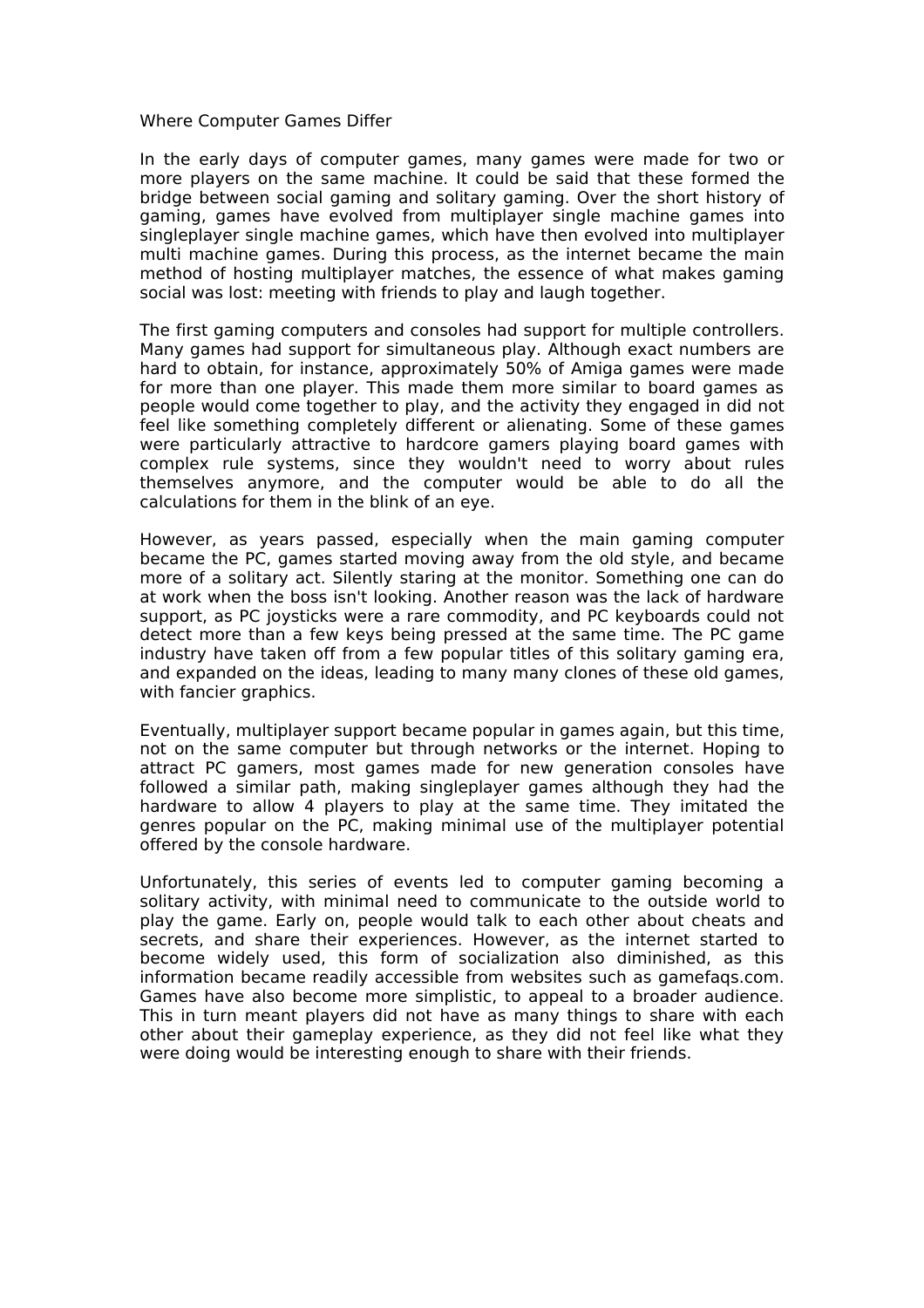## LAN Gaming

Although it is not necessary to socialize in order to play games anymore, many gamers who enjoy playing in a social environment strive to do so, by organizing events called LAN parties. Many friends brings their computers to the same location, networking them and playing together for countless hours, perhaps days. These parties are generally done in a very communal way; everyone is responsible for bringing their own computers, the host provides the networking, everyone pays their part of the bill for the food and drinks. After the event, everyone helps clean up the place. At this point, gaming stops being a solitary act, and becomes a social activity again. A group of friends meeting to play games, for the sole purpose of having fun together.

One of the reasons LAN parties were hosted in the past was because of the faster connection speed, but even now, where everyone has high speed broadband, LAN gaming is still popular. The fact that gamers feel the need to move their computers all the way to a friend's house to play in the same room when they could always play together through the internet proves that socializing through a monitor can not be compared to socializing with people in the same room. This shows that some aspects of social life can never be replicated through computer interaction.

# Finding a Suitable Game

The hardest part of LAN gaming is generally finding which game to play. As playing in a social environment is very different to playing by yourself, games tend to give different degrees of pleasure. Immersion is out of the question. Gameplay needs to be relatively simple, so someone new to the game can still hop in and play. The learning curve needs to be shallow, or transparent. An exception is, of course, is if everyone already knows the game. This is why gamers sometimes decide on what games they will play a few days before the LAN party, so people can familiarize themselves with the gameplay beforehand. The deeper the game is, the more players will need to concentrate in order to make decisions, leading to a more solitary experience. Thus, simple games are generally more suitable for LAN gaming. This way, players need to worry less about the game itself, and can talk about other subjects while playing.

Another important aspect is pacing. A timeout period is imperative, especially in action games. Having short matches means players have time to talk in between, perhaps cheer at their victory, or discuss further strategies. In many ways, slow games become more social as people have more time to talk about things. An example of such a game would be Europa 1400. While there is a fast forward button in the singleplayer mode, it is left out in the multiplayer mode; every player has to manage their shops and wait until the goods are produced. One hour in game corresponds to about fifteen seconds in multiplayer. While the day starts at 7 am, the player's workers come at 8 am. On a busy day, the player will want to send goods to the marketplace twice, once around noon and once at around 7 pm. The rest of the day is spent looking around the town, perhaps applying for a new position in the political chain, and talking to friends outside the game while waiting. Even though work ends at 7 to 9 pm (adjustable by the appropriate person in the government), the day does not end until 11 pm, so players have extra time to finish up and relax. At the end of the day, elections take place, and players have a chance to review their budgets.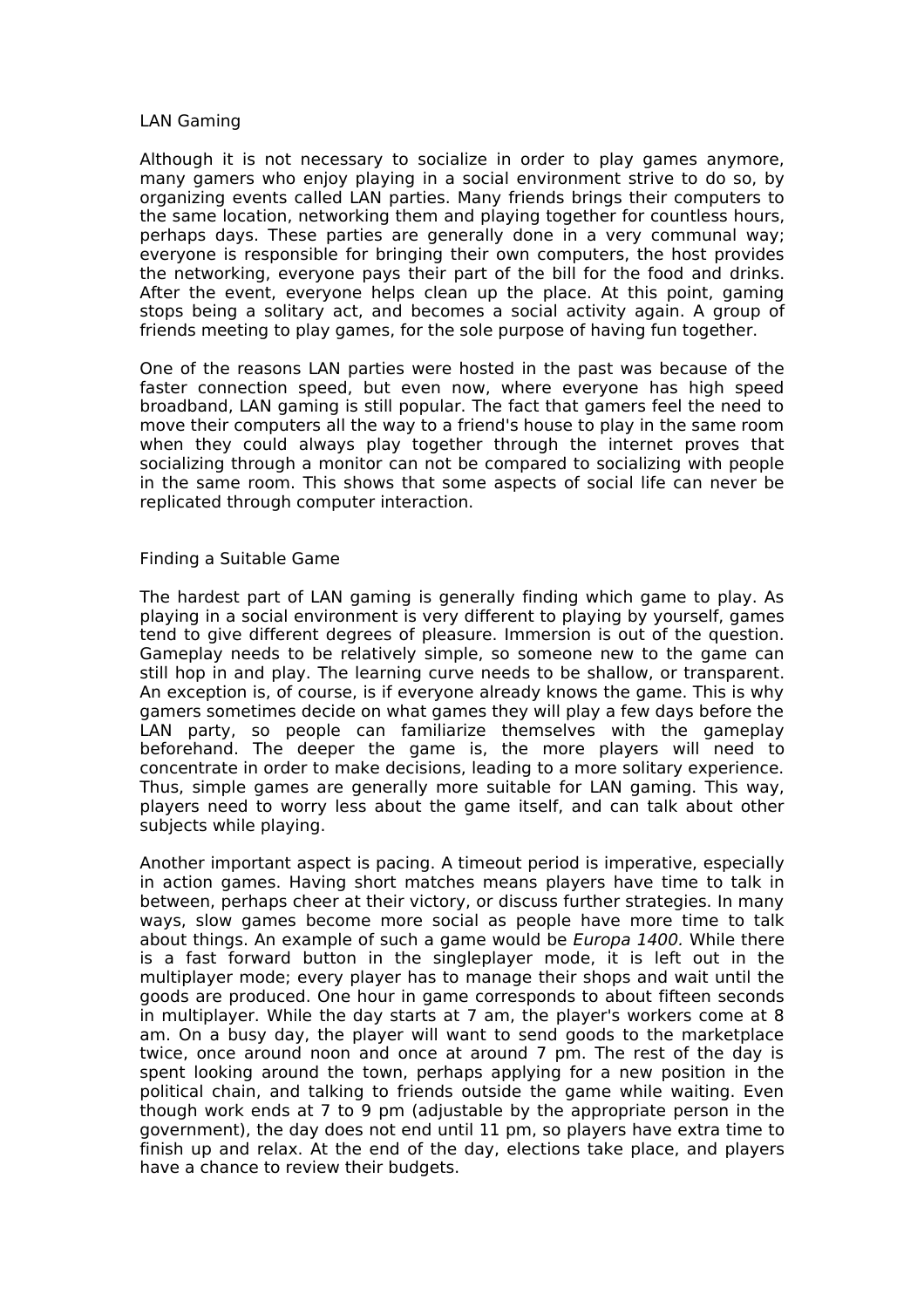It can be seen that *Europa 1400* has a lot of timeout periods, leading to a very social experience when played in a LAN. Another example of the use of timeouts would be the game Planetside. Although it is an MMOFPS, it is not uncommon for players to play it in LAN parties, as it rewards teamwork no matter how small the team is. In a typical battle, players designate an enemy base as the target, engage the enemy in an outdoors battle leading to the base, eventually securing the courtyard, working their way inside, blowing up the enemy spawn tubes and hacking their control console. At this point, they have to wait 15 minutes for the base to become captured. This gives players the time they need to discuss further strategies, drink to their victory, or just share funny moments that came up during the assault.

In summary, a game best suited for LAN gaming would be one with simple rules, and plenty of timeouts. Of course, it also needs to encourage and reward player interaction, as coming together to play feels pointless if the players are essentially playing on their own.

## Internet Cafes & Tournaments

The idea of LAN gaming also expands to different areas. Internet cafes offer gamers the opportunity to show off their skills, and possibly make new friends. In this aspect, they are very similar to how arcade machines worked in the past. Playing a game for countless hours, mastering every aspect of it, and demonstrating skill to other gamers. Doing a series of special moves in Tekken 3 to take out an opponent before he can touch the player's character only feels as satisfying as the number of people watching him do it.

Another area that LAN gaming branches to is tournaments. What initially starts off as a friends coming together to play sometimes becomes so large, gamers need to ask companies for sponsorship in order to host these events. Nowadays these tournaments attract so much attention, companies host them themselves, with prizes. But this defeats the main purpose of LAN gaming for many gamers - they come together to socialize, not to win money.

Tournaments are home to a lot of social activity. Many gamers participate for the prizes, but many others go there to meet others and share their experiences. Since these tournaments follow a set schedule, people have a lot of time to wander around and socialize between the matches they need to take part in. They might spend some time discussing strategies between matches, perhaps ask for tips from more experienced players, or maybe just watch other people compete and talk to other observers about the game. In later stages of tournaments, this is sometimes taken to an even bigger scale, as competitors' screens are projected on walls or widescreen TV's, where everyone can watch what is going on. Watching the game then becomes similar to how people would watch a sports game on TV.

It should be noted that this does not make the activity social for the gamer himself. Large scale tournaments are hardly social for most of the competitive participants. However, although this doesn't make the "gameplay" social, it makes "gaming" social. When the spectators play the game later with their friends, they have something to talk about that is related to the game. Perhaps something new they can show their friends inside the game. Of course, in order to do that they need to meet up and play together. Thus, it can be said that large scale tournaments make gamers want to host small scale LAN parties.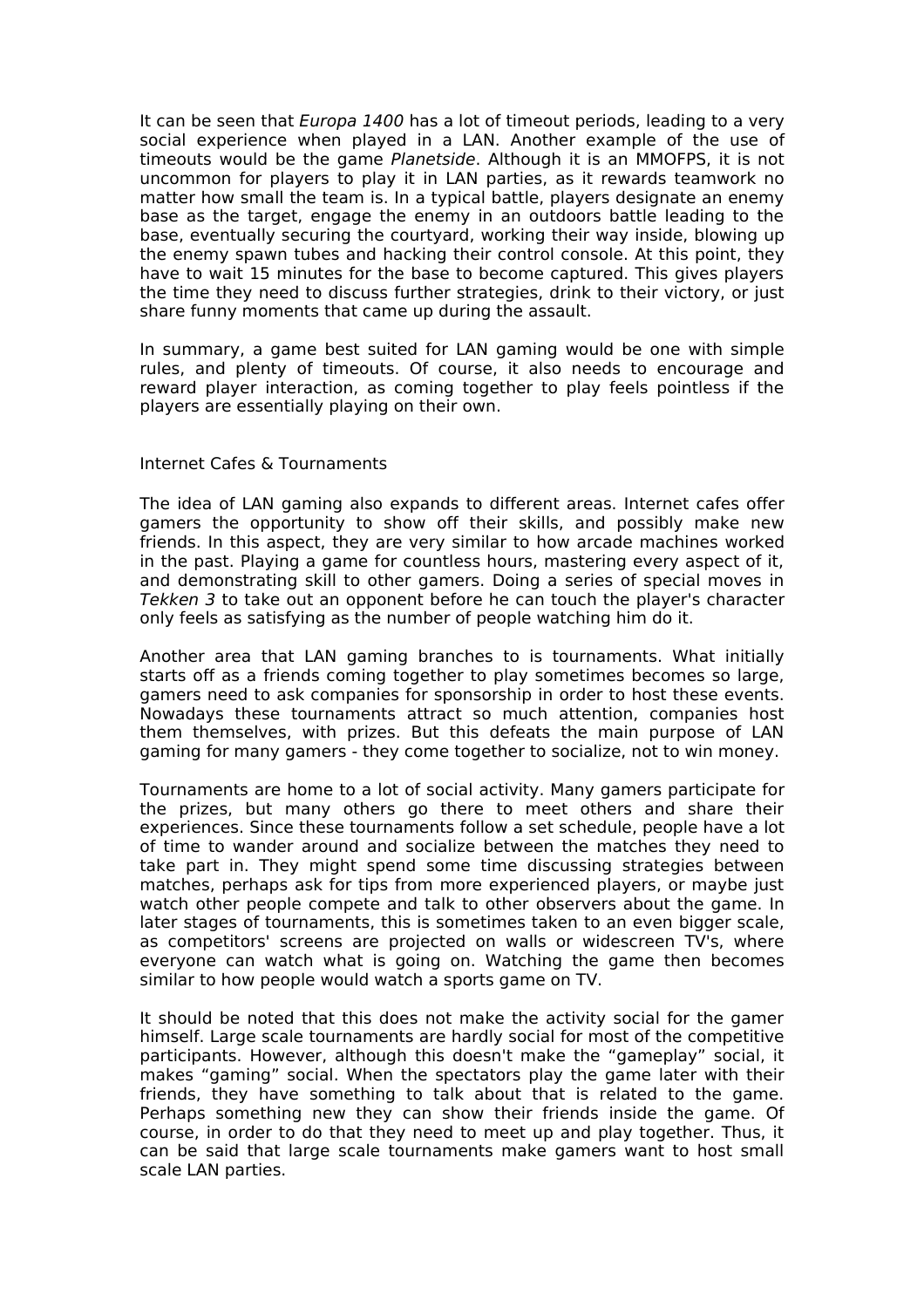## Consoles & Hotseat Gaming

Although most current games on consoles are following the mainstream, some games shine out with their social features. Super Smash Bros Melee has extremely simple gameplay, but it is very popular because of the potential fun gamers can have in a multiplayer session. Same could be said about the Worms series, and Warioware. Similar to how some games are suitable for socializing in a LAN party, these games are suitable for socializing, but this time using a console or a single computer. What makes these games different is their inherently social design. Although most games played on LAN parties are not originally designed with LAN gaming in mind, and just happen to have the features LAN gamers look for, these console/hotseat games are specifically designed to be played with a group of friends, in a social environment. Without friends, they become dull. It can be said that these games are inherently social.

The recent popularity of the Wii is also due to the social potential of the console. Especially with games like WarioWare and WiiSports, it advertised itself as a console to be played with family and friends. Although many people dismissed it and called it a "toy", many others believed it embraced the essence of gaming, much like board or card games. The simplistic nature of the games released for the console show that the developers were intending for these games to be played in a social environment as well.

#### **Conclusion**

As can be seen, over the years computer gaming has become a solitary activity, because of the direction game developers have taken. However, some developers still focus on the social side of gaming, and release games that appeal to gamers who wish to socialize while playing. Developers aren't the only ones trying to make gaming social either; groups of gamers come together to organize events, to play in social environments. These gamers are always on the lookout for games that have social potential in them, although the games they choose are generally not designed to be social intentionally by the developers, but "accidentally" happen to catch the essence of LAN gaming.

Nonetheless, games are only as social as the player wants them to be. Although many gamers strive to hold onto the social environment around them by playing social games or organizing events to play together with friends, many others simply prefer to isolate themselves in their room and play by themselves in a silent environment. It might be wrong to say that video games themselves are socially isolating, but they definitely allow a socially isolated person to entertain themselves, and perhaps that is the real problem, one that would best be addressed in another essay. Games will remain social as long as there are gamer groups who want to socialize. Whether these groups will die out eventually because of the lack of social games, only time will tell.